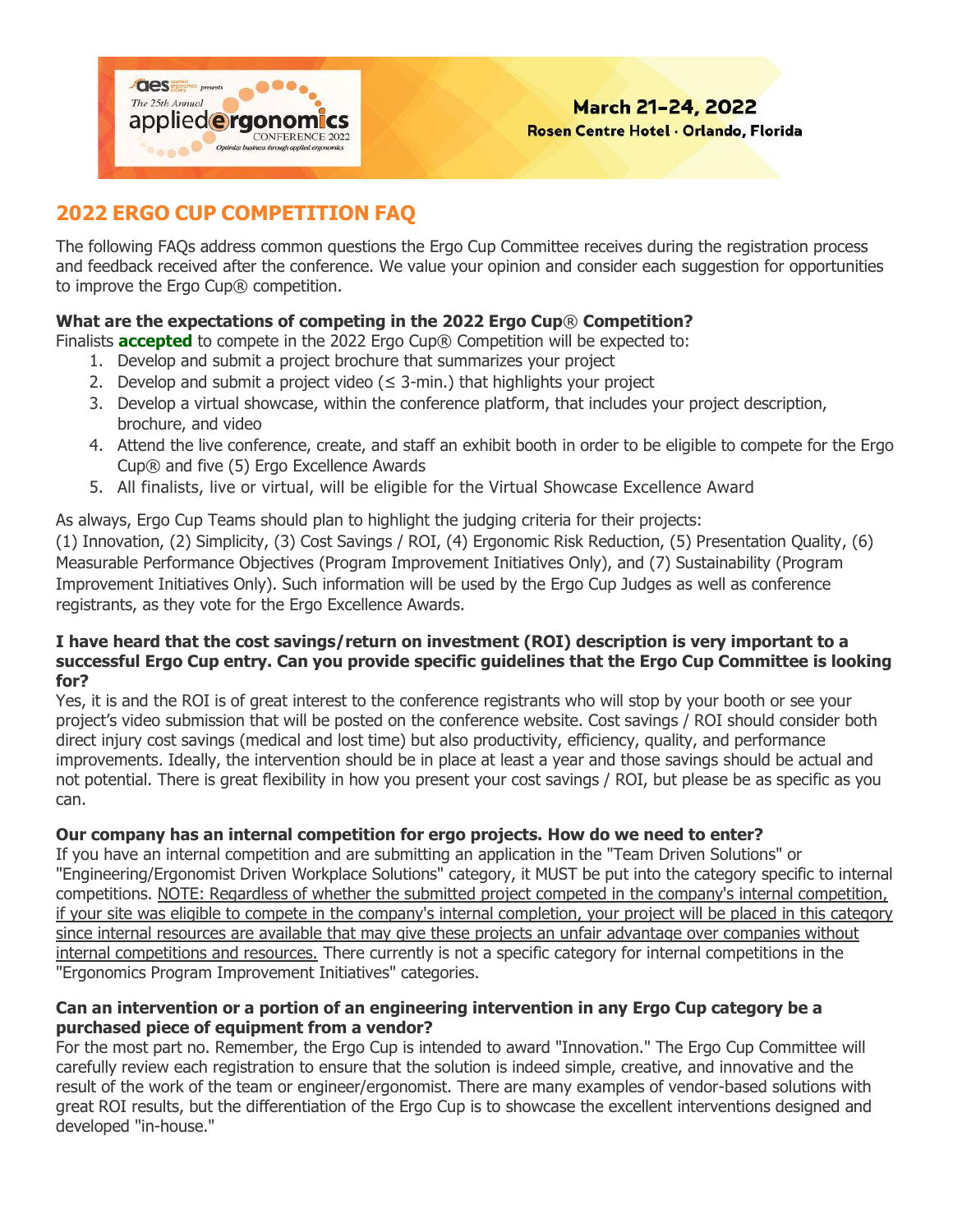## **2022 ERGO CUP COMPETITION FAQ**

#### **We have totally automated our production line thereby eliminating ergonomic risks. Will this project be accepted into the engineering category?**

No. While we applaud eliminating risks, to be an Ergo Cup entry you need to still have employees involved in the process. For example, purchasing a robot to stack pallets is a great solution but not one that would be considered for the Ergo Cup.

#### **We are only a small company. Do we really have a chance to win the Ergo Cup?**

Yes! Size of the company is not an issue to the judging committee and small employers have won an Ergo Cup in the past. It is all about the project.

#### **If we submit an entry into the Ergo Cup, does that mean we are automatically accepted as a finalist?**

No. The Ergo Cup Committee carefully reviews all the submissions and selects those that we feel best meet the criteria set forth on the website and in the recorded webinars as finalists. Each year a number of entries do not make the cut.

#### **Who are the Ergo Cup Committee members and can I become a member?**

Absolutely! The Ergo Cup Committee is made up of volunteers selected by the Ergo Cup committee chairs. The only prerequisite is that committee members be experienced ergonomics practitioners. Each request is considered individually. There are no degree or certification requirements to be a member of the committee.

#### **Who are the Ergo Cup judges and can I become an Ergo Cup judge?**

Judges of the Ergo Cup® Competition are Ergo Cup Committee members who are also willing to judge the finalists (*virtually for 2021*). Judges are approved by the Ergo Cup Chairs. Like the Ergo Cup committee members, judges must be experienced ergo practitioners. An Ergo Cup committee member or judge will not evaluate an Ergo Cup registration or judge a finalist from their own company or from a project in which they have served as a consultant. If you are interested in being a judge, seek out the Ergo Cup co-chairs or a member of the Ergo Cup Committee.

#### **Will there be time for our Ergo Cup team to take advantage of the educational sessions at the conference?**

Yes. A judging schedule will be provided to the teams that provides an approximate date/time during the conference for teams to be in their booth to present to the Ergo Cup judges. Teams will also receive a schedule with the dedicated Exhibit Hours in which they should plan to have coverage (at least one person) at the booth. Such scheduling and coverage allows team members to attend educational sessions throughout the conference.

#### **We are considering some "creative" enhancements to our booth set-up. Are we restricted to what enhancements we can make?**

Yes. While creativity is encouraged, there are limits. Your booth set-up is limited to a 10' X 10' space with 3' side panels and an 8' back wall. Exhibits and display fixtures cannot obstruct sight lines of neighboring exhibits. 8' is allowed only in the rear half of the booth space, with a 4' height restriction imposed on all materials in the remaining space forward to the aisle. It is our goal to provide each booth full visibility from the aisles. If an Ergo Cup booth interferes with this sightline, the offending portion of the exhibit may need to be removed.

#### **We are considering offering a gift raffle to attract attendees to our booth. Are we allowed to hold raffle events in our booth?**

We discourage any and all booth events or activities that might be perceived by other Ergo Cup finalists as an advantage by one finalist over another. A raffle might be construed as such an advantage so no. This is more of an issue with the Ergo Excellence Awards which are selected by the conference registrants more than the Ergo Cup Award winner selected by the judges.

#### **My innovative product is commercially available for sale. Can we submit this as an Ergo Cup entry?**

Commercially available products are NOT in the spirit of the Ergo Cup and do not qualify for the competition. The Ergo Cup® Competition provides an exciting opportunity for companies to highlight their successful, innovative ergonomic solution and promotes the development of an ergonomics culture in companies.